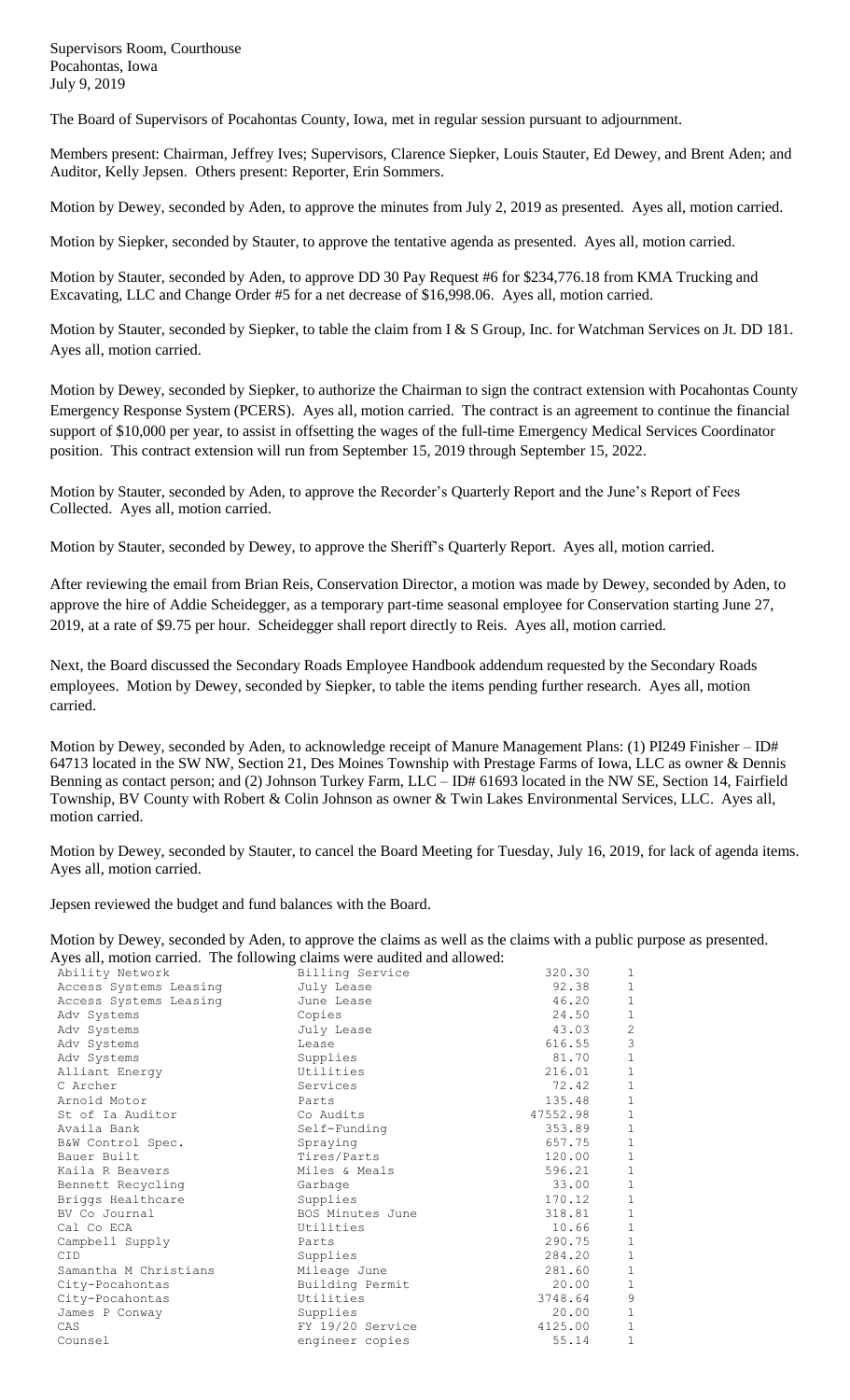| Counsel                                          | shop copies              | 19.25    | 1              |
|--------------------------------------------------|--------------------------|----------|----------------|
| Counsel                                          | Lease                    | 61.75    | 2              |
| B Dahl                                           | Mileage June             | 110.58   | 1              |
| DD 17 Br. 2                                      | Rd cross/Des Moines 4/9  | 11200.00 | $\mathbf{1}$   |
| Dell Marketing L P c/o Dell US License           |                          | 280.59   | $\mathbf{1}$   |
| Dell Marketing L P c/o Dell US 1/2 adobe systems |                          | 280.59   | $\mathbf{1}$   |
| Dollar Gen                                       | Supplies                 | 40.00    | $\mathbf{1}$   |
| Doolittle Oil                                    | Supplies                 | 591.82   | $\mathbf{1}$   |
| Frank Dunn Company                               | pothole patch            | 799.00   | $\mathbf{1}$   |
| Farm & Home                                      | ball valve               | 11.99    | $\mathbf{1}$   |
| Farm & Home                                      | batteries                | 14.99    | $\mathbf{1}$   |
| Farm & Home                                      | coupling                 | 13.47    | $\mathbf{1}$   |
| Farm & Home                                      | quikrete                 | 5.09     | $\mathbf{1}$   |
| Farm & Home                                      | rainsuit                 | 20.99    | $\mathbf{1}$   |
| Farm & Home                                      | screws, hitch pin clip   | 28.19    | $\mathbf{1}$   |
| Farm & Home                                      | tail light convertor     | 16.19    | $\mathbf{1}$   |
| Farm & Home                                      | tape                     | 10.99    | $\mathbf{1}$   |
| Farm & Home                                      |                          | 18.06    | $\mathbf{1}$   |
|                                                  | wire rope clip           |          |                |
| Farm & Home                                      | Custodial                | 50.75    | $\mathbf{1}$   |
| Farm & Home                                      | Supplies                 | 51.25    | 2              |
| D Ferquson                                       | Mileage June             | 435.14   | $\mathbf{1}$   |
| D Flaherty                                       | <b>REMB</b>              | 303.02   | $\mathbf{1}$   |
| City-Fonda                                       | Utilities                | 115.97   | $\mathbf{1}$   |
| Force America                                    | Parts                    | 71.10    | $\mathbf{1}$   |
| Gray Sanitation                                  | garbage Palmer           | 15.00    | $\mathbf{1}$   |
| Healthcare First c/o Wells Far                   | HHCahps Fee              | 104.74   | $\mathbf{1}$   |
| Helmer                                           | Supplies                 | 120.34   | $\mathbf{1}$   |
| K Hoffman                                        | Mileage June             | 18.53    | $\mathbf{1}$   |
| Hannah G Hubbell                                 | Mileage June             | 5.94     | $\mathbf{1}$   |
| Hudson Law                                       | Legal Ser                | 79.25    | $\mathbf{1}$   |
| Humboldt Co HD                                   | Permit                   | 125.00   | $\mathbf{1}$   |
| IState Truck                                     | Supplies                 | 93.00    | $\mathbf{1}$   |
| IDDA                                             | Dues                     | 9840.00  | $\mathbf{1}$   |
| IA Workforce                                     | $2nd$ $1/4$ Unem Tax     | 969.26   | $\mathbf{1}$   |
| ILEA                                             | Training                 | 400.00   | $\mathbf{1}$   |
| IMWCA                                            | Worker Comp              | 5534.00  | $\mathbf{1}$   |
| Insight Public Sector Sled                       | License                  | 1069.96  | $\mathbf{1}$   |
| ISAC                                             | Insurance                | 579.11   | $\mathbf{1}$   |
| R Jergens                                        | Mileage                  | 703.39   | 2              |
|                                                  | Pizza for Meeting Safety | 69.46    | $\mathbf{1}$   |
| R Jergens                                        |                          |          | $\mathbf{1}$   |
| M Klocke                                         | Mileage June             | 20.71    |                |
| Brooke A Krips                                   | Mileage June             | 270.70   | $\mathbf{1}$   |
| <b>B</b> Larsen                                  | Transport Exp            | 7.15     | $\mathbf{1}$   |
| House of Print                                   | Printing                 | 823.75   | $\mathbf{1}$   |
| Laurens Municipal                                | Laurens/utilities        | 166.40   | 1              |
| Laurens Sun                                      | BOS Minutes June         | 463.95   | $\mathbf{1}$   |
| Legal Directories                                | Publication              | 62.81    | $\mathbf{1}$   |
| Tasha M Ludwig                                   | Miles & Meals            | 809.00   | $\mathbf{1}$   |
| Mail Servcs                                      | Mailing                  | 225.58   | $\mathbf{1}$   |
| Mangold Environ                                  | Water Testing            | 384.75   | $\mathbf{1}$   |
| Martin Marietta                                  | Aggregate                | 170.17   | $\mathbf{1}$   |
| Mediacom                                         | Service                  | 236.90   | $\mathbf{1}$   |
| Messenger                                        | Subscription for 1 Year  | 286.00   | $\mathbf{1}$   |
| MidAmeri Energy                                  | rural Manson int lts     | 28.06    | $\mathbf{1}$   |
| MidAmeri Energy                                  | Electricity              | 126.92   | $\mathbf{1}$   |
| MidAmeri Energy                                  | GC elec                  | 18.30    | $\mathbf{1}$   |
| MidAmeri Energy                                  | Varina elec              | 20.30    | $\mathbf{1}$   |
| Midwest Wheel                                    | Supplies                 | 714.67   | $\mathbf{1}$   |
| NE Dist of Assessors                             | Training                 | 520.00   | $\mathbf{1}$   |
| Next Gen Tech                                    | Service July             | 24.75    | $\mathbf{1}$   |
| NW Comm                                          | Telecom                  | 2178.35  | 2              |
| NW Comm                                          | Web Host                 | 224.55   | $\mathbf{1}$   |
| R Nystrom                                        | Mileage June             | 10.90    | $\mathbf{1}$   |
| Office Elements                                  | Supplies                 | 635.25   | 6              |
| Office Systems                                   | Lease July               | 46.00    | $\mathbf{1}$   |
| City-Palmer                                      | utilities/Palmer         | 93.53    | $\mathbf{1}$   |
| C Peterson                                       |                          | 18.14    | $\mathbf{1}$   |
|                                                  | Supplies<br>Service      | 648.70   | $\overline{c}$ |
| Philips Lifeline                                 |                          |          | $\mathbf{1}$   |
| Pitney Bowes                                     | Lease                    | 152.04   |                |
| Po Co Home Care                                  | March Services           | 6137.00  | $\mathbf{1}$   |
| Poca Fiber                                       | Internet                 | 79.95    | 1              |
| Poca Fiber                                       | Telecommunications       | 1311.74  | 13             |
| Poca St Bank                                     | Printed Checks           | 93.00    | 1              |
| Presto-X Co                                      | Pest Control             | 456.00   | 1              |
| Pro Co-Op                                        | diesel/bulk              | 16434.39 | $\mathbf{1}$   |
| Pro Co-Op                                        | gas/bulk                 | 2122.27  | $\mathbf{1}$   |
| RAM Systems                                      | Software Maint June      | 565.00   | $\mathbf{1}$   |
| Rebnord Tech                                     | Data Processing          | 2799.95  | $\mathbf{1}$   |
| Record Dem                                       | BOS minutes              | 455.55   | $\mathbf{1}$   |
| Record Dem                                       | Minutes                  | 76.86    | $\mathbf{1}$   |
| Record Dem                                       | Public NOtice            | 8.42     | $\mathbf{1}$   |
| Record Dem                                       | Sheriff Ad               | 234.73   | $\mathbf{1}$   |
| Rees Truck                                       | Parts                    | 14.59    | $\mathbf{1}$   |
| Region V HAZMAT                                  | 1st Qtr Contribution     | 2741.25  | $\mathbf{1}$   |
| S Richardson                                     | Mileage                  | 110.68   | $\mathbf{1}$   |
| City-Rolfe                                       | Utilities                | 30.59    | $\mathbf{1}$   |
| Genesis                                          | Services                 | 58.00    | 2              |
| Seiler App                                       | Parts                    | 129.40   | $\mathbf{1}$   |
| Solutions Inc                                    | Service                  | 328.75   | $\mathbf{2}$   |
| D Stall                                          | Mileage                  | 660.00   | $1\,$          |
| L Stauter                                        | Mileage                  | 896.01   | $\mathbf{1}$   |
| Superior Signals                                 | Lights                   | 213.24   | $\mathbf{1}$   |
| Treasurer St of IA                               | Sales Tax Cabins         | 35.00    | $1\,$          |
|                                                  |                          |          |                |